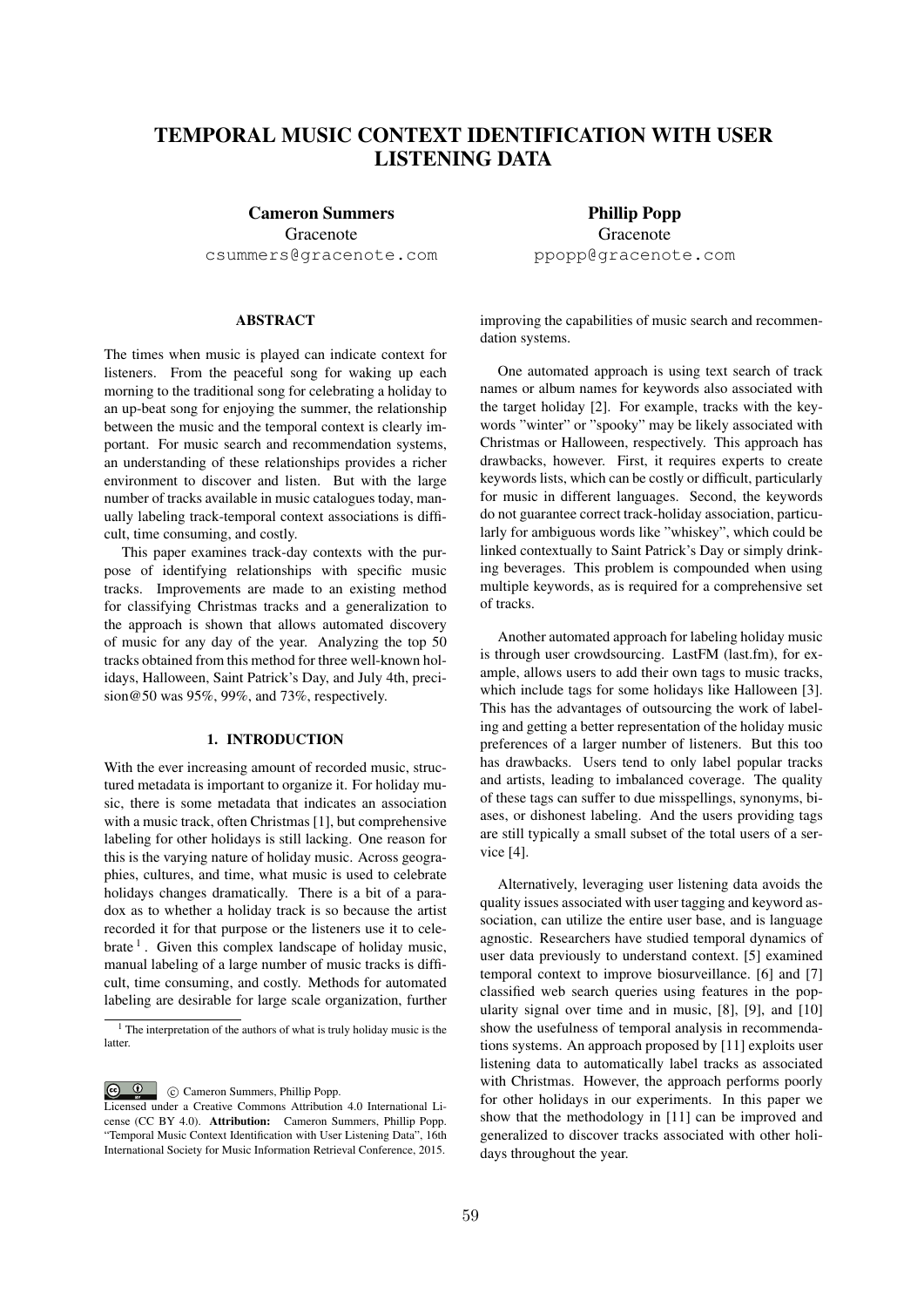

Figure 1. Mean listen rates *R* for tracks above 1,500 total listen threshold with "Christmas" in track or album name (solid line) and tracks without (dotted line) for December 18, 2012 - January 1, 2013.

# 2. METHODOLOGY

[11] hypothesized that the listening signals of two tracks, one associated with a holiday and one not, will have differing and detectable patterns on and around that holiday. This can readily be seen for Christmas tracks and non-Christmas tracks in Figure 1. In this section we show the methodology in [11] for detecting Christmas tracks and propose improvements.

#### 2.1 Listening Rates

The form of the raw data is listening events in which a known user has listened to a known track at a date and time. If a track is associated with a day, we expect users to engage more relative to other time periods. The signal used in [11] can be described as user engagement,

$$
E_{ij} = \sum_{k=1}^{U} c_{ijk} \tag{1}
$$

which is the total number of listens for all users for track *i* in time period *j*.

In Eqn (1),  $c_{ijk}$  is an element of *C*, and  $C \in \mathbb{R}^{T \times W \times U}$ where  $T$  is the number of tracks,  $W$  is the number of time periods, and *U* is the number of users. To account for differences between popularity of tracks, the *E* was normalized across the periods of time as described by

$$
R_{ij} = \frac{E_{ij}}{\sum_{l=1}^{W} E_{il}} \tag{2}
$$

which were the listen rates used to train the Christmas model.

We propose a new signal based on absolute user engagement,  $\hat{E}$ . Given the function

$$
f(x) = \begin{cases} 1, & \text{if } x > 0 \\ 0, & \text{otherwise} \end{cases}
$$
 (3)

 $E_{ij}$  is the number of users who listened to a track *i* in time period *j* and is calculated by

$$
\hat{E}_{ij} = \sum_{k=1}^{U} f(c_{ijk}) .
$$
 (4)

| Number of Records | 4,819,992,847                |
|-------------------|------------------------------|
| Number of Users   | 1.648.796                    |
| Number of Tracks  | 13.227.376                   |
| Date Range        | January 2012 - February 2013 |

Table 1. Dataset of listening records.

This is similarly normalized across time periods to get new listen rates

$$
\hat{R}_{ij} = \frac{\hat{E}_{ij}}{\sum_{l=1}^{W} \hat{E}_{il}}.
$$
\n(5)

The intuition is to limit the effect of repeat plays among individual users. In estimating cultural preferences, there is likely more information gained when 100 users listen to a track once than when one user listens to a track 100 times.

## 2.2 Detection

For detection, [11] fit a multi-variate Gaussian with listen rates of only Christmas tracks with parameters  $θ_{Christmas}$ composed of mean,  $\mu_{R_i}$ , and covariance matrix,  $\Sigma_{R_i}$ . Given a new track with listen rates for the same time periods,  $\mathbf{x} = [R_1, R_2, ..., R_W]$ , the metric for detection was

$$
P(\mathbf{x}|\theta_{Christmas}) = \prod_{j=1}^{W} \mathcal{N}(\mathbf{x}|\mu_{R_j}, \Sigma_{R_j}).
$$
 (6)

We propose another metric using the posterior probability from a direct application of Bayes' Rule in

$$
P(\theta_c|\mathbf{x}) = \frac{P(\mathbf{x}|\theta_c) * P(c)}{P(\mathbf{x}|\theta_c) * P(c) + P(\mathbf{x}|\theta_n) * P(n)}
$$
(7)

where *c* subscript represents Christmas and *n* subscript represents non-Christmas. This includes a model for non-Christmas tracks and prior probabilities  $P(c)$  and  $P(n)$ , which represent the proportion of Christmas and non-Christmas tracks in matrix *C*, respectively. The priors in particular are important because of the small number of Christmas tracks in the dataset.  $P(\mathbf{x}|\theta_n)$  is calculated from Eqn (6) where  $\mu_{R_i}$  and  $\Sigma_{R_i}$  are calculated using all non-Christmas tracks.

#### 2.3 Dataset

This study uses the same internal Gracenote dataset of online radio listening records in North America as [11]. Some basic information is shown in Table 1. Each record in the dataset represents one listen of a track by one user and provides User ID, Date, Time, and Track ID. Track metadata is also available such as track name, album name, and artist name.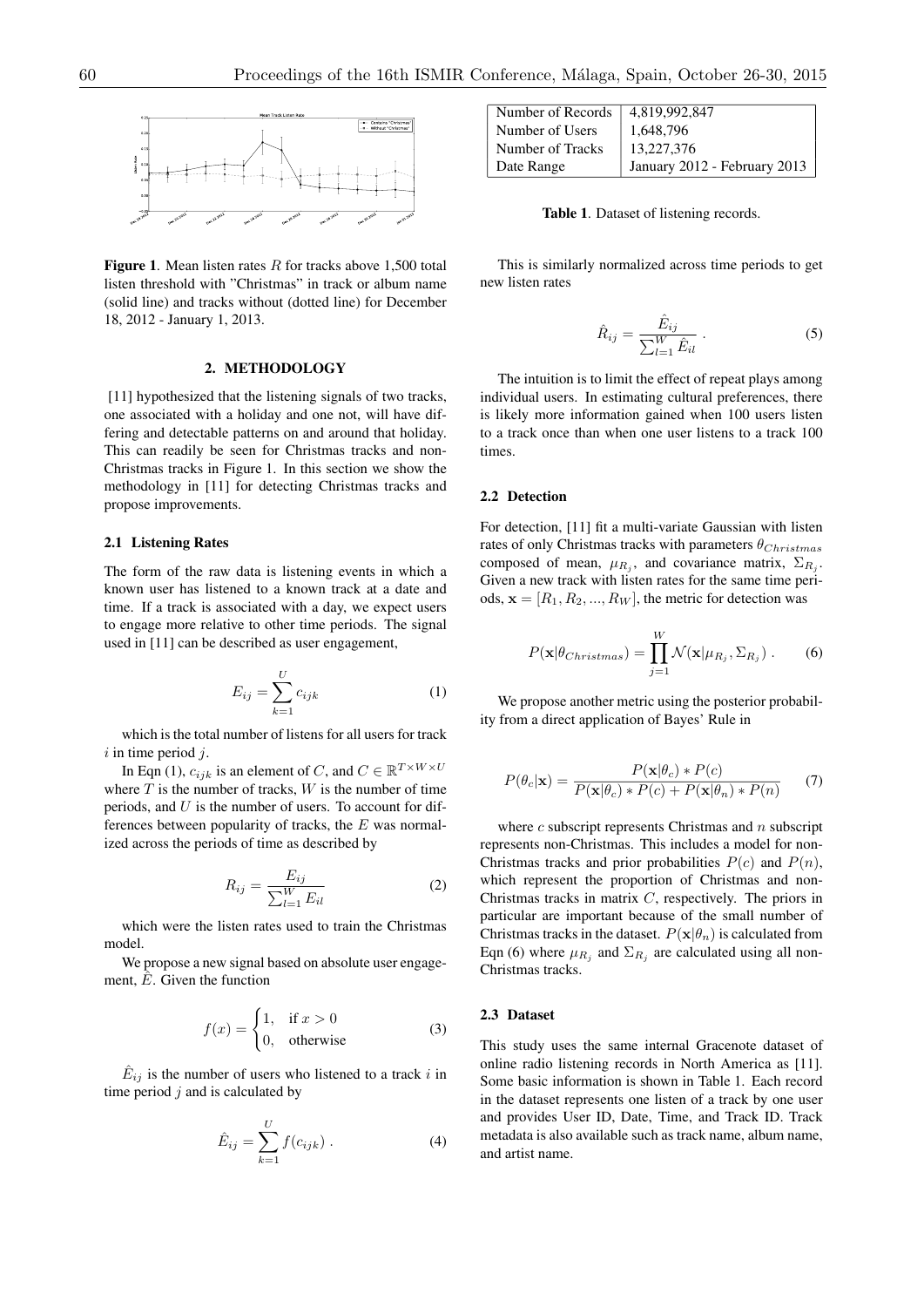| <b>Min. Listens</b> | <b>All Tracks</b> | <b>Christmas Tracks</b> |
|---------------------|-------------------|-------------------------|
| 1,500               | 338,406           | 4,732                   |
| 500                 | 767,116           | 10,647                  |
| 200                 | 1,397,032         | 18,170                  |
| 100                 | 2,087,863         | 26,134                  |
| 10                  | 5,906,307         | 68,582                  |
|                     | 10,207,335        | 118,515                 |

Table 2. Track distribution at each threshold of minimum listens.

# 3. CHRISTMAS

#### 3.1 Experiments

In these experiments, we compared the performance of the signals and prediction metrics in Section 2. As in [11], we generated a ground truth of Christmas tracks by searching for keyword "Christmas" in track names and album names. We defined the window radius,  $r_w$ , as the number of consecutive days before and after the target holiday, December 25, 2012, such that the window length  $W = 2 * r_w + 1$ . Since [11] showed an increase in performance with increasing popularity of tracks, we use the same thresholds of minimum listens in the dataset (1,500, 500, 200, 100, 10, 1) for direct comparison. Table 2 shows the distribution of tracks for each threshold.

For each listen rate in Section 2.1, a matrix was constructed from the dataset using tracks above the specified threshold, all users, and *W* days. We varied *W* by choosing  $r_w$  ranging 1 to 30 to capture the signal up to one month before and a month after December 25. The matrix was randomized and split into train (60%) and test (40%) sets on the first dimension. Two single component Gaussian Mixture Models, for Christmas and non-Christmas, were trained with the training set in a supervised manner with each training example a track and features the listen rates for each day in the signal window. Classification was performed with each metric in Section 2.2 on the test set and the area under the Receiver Operating Characteristic (AU-ROC) was calculated for evaluation.

## 3.2 Results

Figure 2 and Figure 3 show the AUROC against the window radius for the proposed listen rate,  $\overline{R}$ , and each prediction metric. Observing the difference in y-axis scale, the most notable difference between the figures is an increase in performance across all thresholds and signal lengths for the posterior probability. In particular, the lowest two thresholds have quite large increases of about 0.15 at each signal length.

Among tracks with the strongest listening signals, there is a small decay with increased window length. In contrast, the weakest listening signals show a large boost in performance with increased signal length. Similar plots for listen rates *R* are not shown because they track very closely and mostly just below the trends for *R*. Lastly, Table 3 shows the maximum AUROC value for each threshold across sig-



Figure 2. AUROC for each listen threshold for listen rate *R* and prediction metric  $P(\mathbf{x}|\theta_c)$ 



Figure 3. AUROC for each listen threshold for listen rate  $\hat{R}$  and prediction metric  $P(\theta_c|\mathbf{x})$ 

nal lengths as a measure of overall performance. The proposed signal and prediction metric give the highest AU-ROC for the top four thresholds, and the signal from [11] with the proposed prediction metric have slightly higher AUROC for the bottom two thresholds.

#### 3.3 Analysis

The posterior probability performs better than the likelihood because the inclusion of a non-Christmas model provides additional discriminative information. There is a lot of complexity in the non-Christmas tracks that is not modeled well by a single Gaussian with a mostly uniform distribution as shown in Figure 1. This suggests that incorporating models for other common signal shapes such as those of newly released tracks might further improve performance.

The signal length effects the performance in different ways. Tracks with the strongest listening signals perform best more with localized time window. We believe this is due primarily to higher variability of listening rates leading up to Christmas. The Christmas holiday is celebrated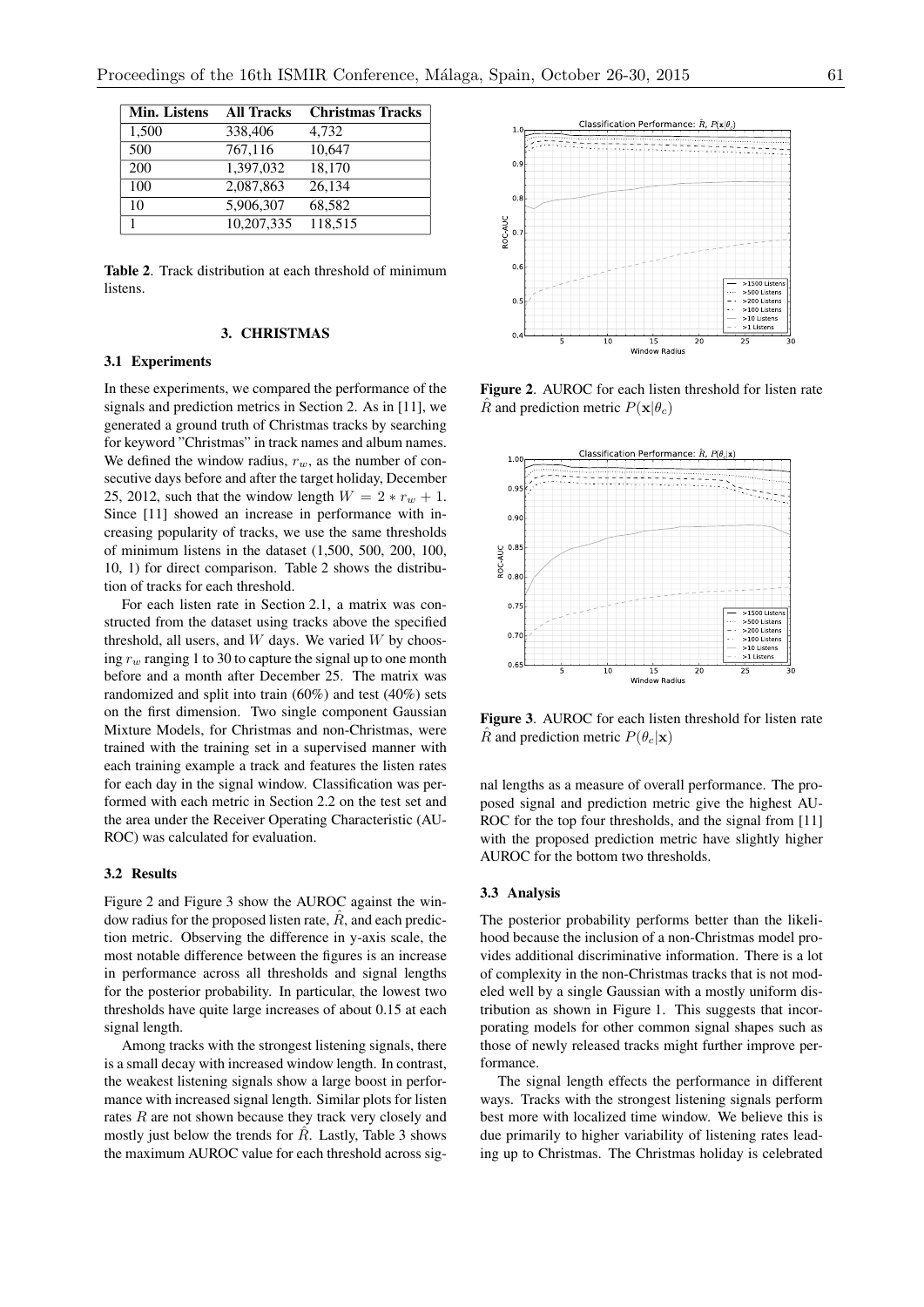|           | $P(\mathbf{x} \theta_c)$ |                      | $P(\theta_c \mathbf{x})$ |       |
|-----------|--------------------------|----------------------|--------------------------|-------|
| Threshold | R.                       | $\overline{\hat{R}}$ | R.                       | Ŕ.    |
| 1,500     | 0.987                    | 0.991                | 0.989                    | 0.992 |
| 500       | 0.975                    | 0.981                | 0.978                    | 0.983 |
| 200       | 0.964                    | 0.969                | 0.969                    | 0.973 |
| 100       | 0.950                    | 0.956                | 0.958                    | 0.963 |
| 10        | 0.851                    | 0.850                | 0.892                    | 0.888 |
|           | 0.680                    | 0.682                | 0.784                    | 0.783 |

Table 3. Best AUROC for any signal window.

for many days before, and the signals during this time may be less stable than nearby December 25th. Tracks with the weakest listening signals perform best with a larger time window performs. This is likely because there is more information available with a longer signal, even if a small amount. Tracks with 50 plays in the dataset average only one play in ten days so capturing enough discriminatory information for detection requires a longer signal window.

The proposed signal of user counts,  $\hat{R}$ , has a smoothing effect over the signal of play counts, *R*, boosting performance. With tracks of stronger signals this appears to be more discriminating as shown in Table 3. But tracks with weaker signals, this seems to remove some useful information, which would explain why the play counts, *R*, perform slightly better at the two lowest thresholds. No single configuration appears to give optimal performance for this task.

#### 4. HOLIDAY GENERALIZATION

We are interested in detecting track-temporal context associations for many days other than Christmas. Directly repeating the procedure in Section 3 for other holidays produced poor results on the dataset in Section 1. We believe this is because the ground truth generated from keywords is much less clean. Since many other holidays have a smaller music repertoire than Christmas, discriminative keywords like the holiday names generate too few tracks with strong listening signals for model training. And less discriminative keywords inadvertently include tracks not associated with the holiday, similarly compromising training.

Instead, the Christmas model in Section 2 can be reinterpreted as a holiday model with parameters  $\theta_{holding}$  composed of the same mean,  $\mu_{R_i}$ , and covariance matrix,  $\Sigma_{R_i}$ as Eqn (6). Now a new track with listen rate signal of the same length, *W*, centered on a *different target holi* $day$ ,  $\mathbf{x} = [R_1, R_2, ..., R_W]$ , can be detected with Eqn (6) or Eqn (7).

## 4.1 Experiments

In these experiments, we show the performance of detection on three other holidays. Since the dataset in Section 1 is from users in North America, we chose Halloween, Saint Patrick's Day, and U.S. Independence Day as they are wellknown holidays in North America and likely to have music associations. For the best results, we use only tracks with

|     | Saint Patrick's U.S. Independence Halloween |     |
|-----|---------------------------------------------|-----|
| 95% | 73%                                         | 99% |

Table 4. Average precision@50 for holiday track detection.

strong listening signals - above 1,500 total listens in the dataset - and the best performing listen rate and prediction metric from Section 3, *R* and Eqn (7).

We constructed the training set feature matrix using  $W = 15$ , implying  $r_w = 7$  and  $R_{i8}$  is the listen rate for track *i* on December 25, 2012. Again, we trained two single component Gaussian Mixture Models, holiday and non-holiday, in a supervised manner. We constructed the test set feature matrix similarly with  $W = 15$ , meaning  $\hat{R}_{i8}$  is the listen rate for track *i* on the target holiday.

We calculated the probability of each track in the test set with Eqn (7) and ranked the tracks from highest probability to lowest for analysis. We chose precision@k to provide a general measure of relevance of tracks. We set k=50 with the assumption that there are at least 50 tracks truly associated with each holiday in order to better attribute errors in detection to the methodology. Three music content experts examined each list and labeled tracks as relevant to the holiday or not. We averaged the results to get a single value of precision@50 for each holiday.

#### 4.2 Results

Table 4 shows the average precision  $@50$  of holiday track detection as indicated by three music experts. Halloween and Saint Patrick's Day had high values at 99% and 95%, respectively, and U.S. Independence Day was lower at 73%. The mean probability of the all tracks according to the holiday model was 99.9%. The distribution of incorrect tracks for U.S. Independence Day is skewed toward the bottom of the list.

The top 10 tracks for each holiday are shown in Section 4.2.1 - Section 4.2.3 to further characterize the results. All of these tracks had a probability of 1.0 according to the holiday model. The ordering for each track is track name, artist name.

#### *4.2.1 Top 10 Saint Patrick's Tracks*

- 1. When Irish Eyes Are Smiling, Bing Crosby
- 2. Maloney Wants A Drink, The Clancy Brothers
- 3. Sally MacLennane, The Pogues
- 4. When Irish Eyes Are Smiling, The Irish Folk
- 5. Danny Boy, Irish Drinking Songs
- 6. Water Is Alright In Tay, The Clancy Brothers
- 7. Whiskey In The Jar, The Clancy Brothers
- 8. A Pair of Brown Eyes, The Pogues
- 9. The Black Velvet Band, Irish Drinking Songs
- 10. Grace, Jim McCann

#### *4.2.2 Top 10 U.S. Independence Tracks*

- 1. America, Barry White
- 2. Independence Day, Elliott Smith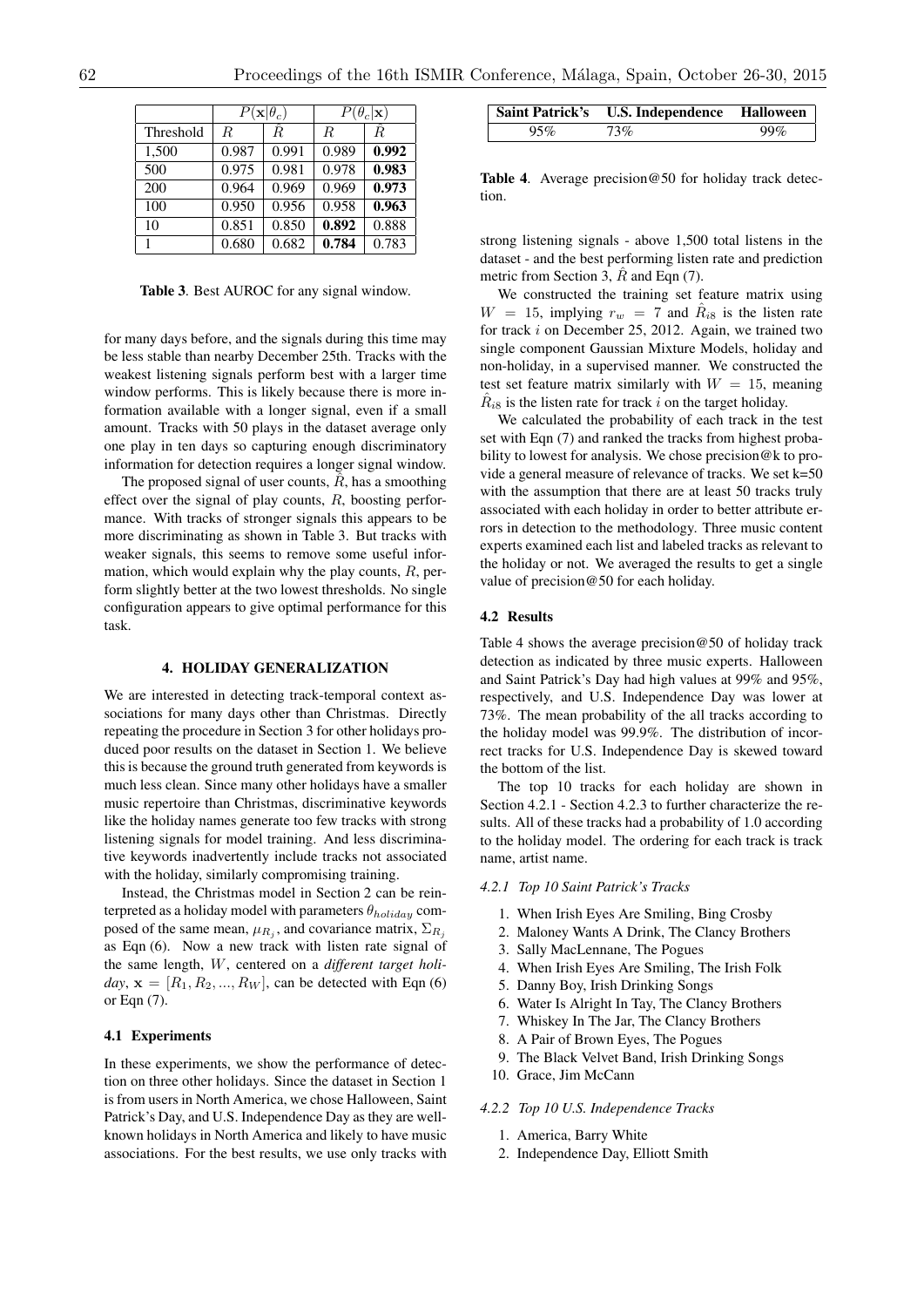- 3. Proud to be an American, Tiki
- 4. Stars And Stripes Forever, John Philip Sousa
- 5. Justice And Independence '85, John Mellencamp
- 6. 4th of July, X
- 7. Our Country (Rock Version), John Mellencamp
- 8. America the Beautiful, Blake Shelton and Miranda
- Lambert 9. This Is My Country, The Impressions
- 10. God Bless The U.S.A., Lee Greenwood

#### *4.2.3 Top 10 Halloween Tracks*

- 1. Purple People Eater, Halloween Hit Factory
- 2. "Dr. Who" Theme Song, Mannheim Steamroller
- 3. Graveyard Of The Living Dead, Halloween Sound **Effects**
- 4. Werewolves Scary Halloween Sound Effects, Halloween Sound Effects
- 5. Dracula's Organ Scary Halloween Sound Effects, Halloween Sound Effects
- 6. Creatures Of The Night (Original Mix), Mannheim Steamroller
- 7. This Is Halloween, The Countdown Kids
- 8. Hall of Screams Scary Halloween Sound Effects, Halloween Sound Effects
- 9. Scary Halloween Haunted House, Sound Fx
- 10. Grimly Fiendish (Album Edit Version), The Damned

# 5. ANALYSIS - HOLIDAY

The high values for precision@50, particularly those of Halloween and Saint Patrick's, show that a model trained with user data around Christmas is effective in identifying daily music-temporal context associations. The lower precision@50 of U.S. Independence Day and the incorrect tracks being skewed towards the bottom of the list suggests that our assumption of at least 50 associated tracks for the holiday may be incorrect. Flaws in the methodology could also be the cause.

In particular, the assumption that Christmas listening signals have a distribution that matches those other holidays closely is likely flawed. Looking at Christmas signal in Figure 1 and the Saint Patrick's signal in Figure 4, they are similar but do not match exactly. The Christmas tracks have two peaks, December 24 and December 25, and the Saint Patrick's tracks have a single peak on March 17. With shorter signal lengths, this difference is pronounced and gives poor results for detecting other holiday tracks. This is why the experiments in Section 4.1 used  $r_w = 7$ , and not the optimal from Section 3, *r<sup>w</sup>* = 3.

Among the incorrect U.S. Independence tracks, nearly one-third were from a single album by electro-punk band Frittenbude. This highlights other possible reasons for increased engagement such as marketing pushes. This album appears to have been released in the summer of 2012 and the synchronized rise and fall of the album's initial listening could be one explanation. In this case and other onetime events, album releases happen just once and could be separated from the more cyclical holiday listening with multiple years of data.



Figure 4. Mean listen rates *R* for top 100 predicted Saint Patrick's Day tracks from March 10, 2012 to March 24, 2012.

The effectiveness of general holiday detection implies one obvious commercial application: an automated, "always-on" seasonal radio station. With multiple years of data, the results likely could be improved and characterized by their change over time. Also, the addition of location data could highlight geographical differences for improved recommendations. For example, since our dataset is primarily North America, the tracks in Section 4.2.1 may be poor recommendations to users celebrating Saint Patrick's in Ireland or other parts of the world.

# 6. FUTURE WORK

The issues with matching the signal shapes of Christmas tracks to other holidays suggest room for improvement. Artificial templates or hand labeling a holiday ground truth could estimate the target distributions more accurately. Although labeling track-temporal context associations with user data has advantages over the other automated methods as outlined in Section 1, combining these methods could produce superior results. Lastly, applying this methodology at additional time resolutions (e.g hours, weeks, months) or exploring how these contexts interact with user data (e.g. age, geography, personality) could further enrich the user listening experience.

## 7. CONCLUSION

This study showed improvements to previous method for detecting Christmas tracks from user listening data and generalized the method to detect tracks for other holidays. The proposed improvements showed small increases of about 0.01 maximum AUROC for the most popular tracks but larger improvements of about 0.1 maximum AUROC for less popular tracks. Detection of Halloween, Saint Patrick's Day, and July 4th tracks was promising with precision@50 at 95%, 99%, and 73%, respectively.

#### 8. REFERENCES

- [1] Christmas comes early to The Echo Nest (The Echo Nest Blog) http://blog.echonest.com/post/35845347430/christmascomes-early-to-the-echo-nest
- [2] Top 50 Love Songs of All Time (Billboard)